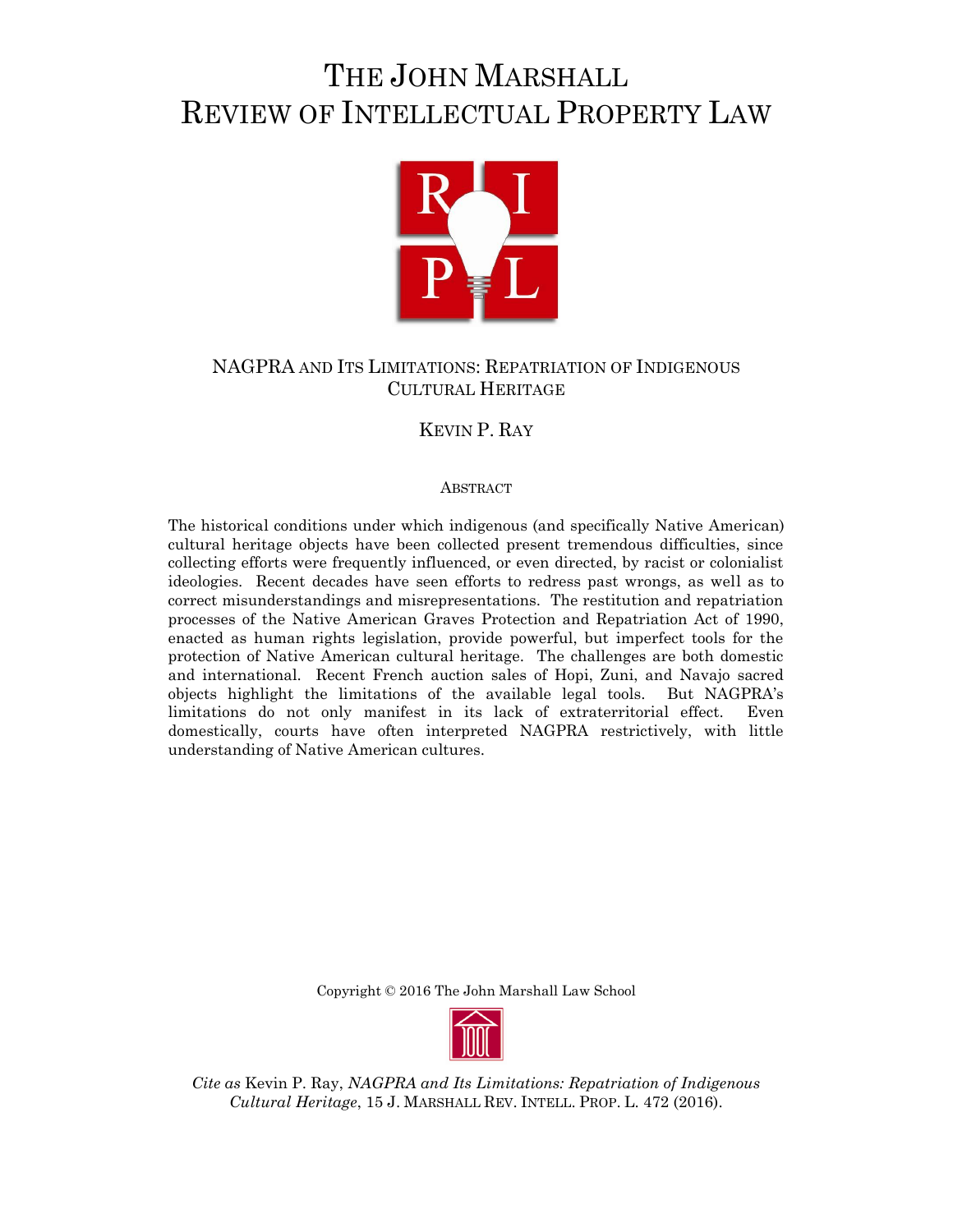# NAGPRA AND ITS LIMITATIONS: REPATRIATION OF INDIGENOUS CULTURAL HERITAGE

# KEVIN P. RAY

| II. THE TROUBLED HISTORY OF COLLECTING NATIVE AMERICAN CULTURAL ITEMS 473 |  |
|---------------------------------------------------------------------------|--|
|                                                                           |  |
|                                                                           |  |
| V. JIM THORPE—PRIVILEGING THE NUCLEAR FAMILY OVER TRIBAL ASSOCIATION  480 |  |
|                                                                           |  |
|                                                                           |  |
|                                                                           |  |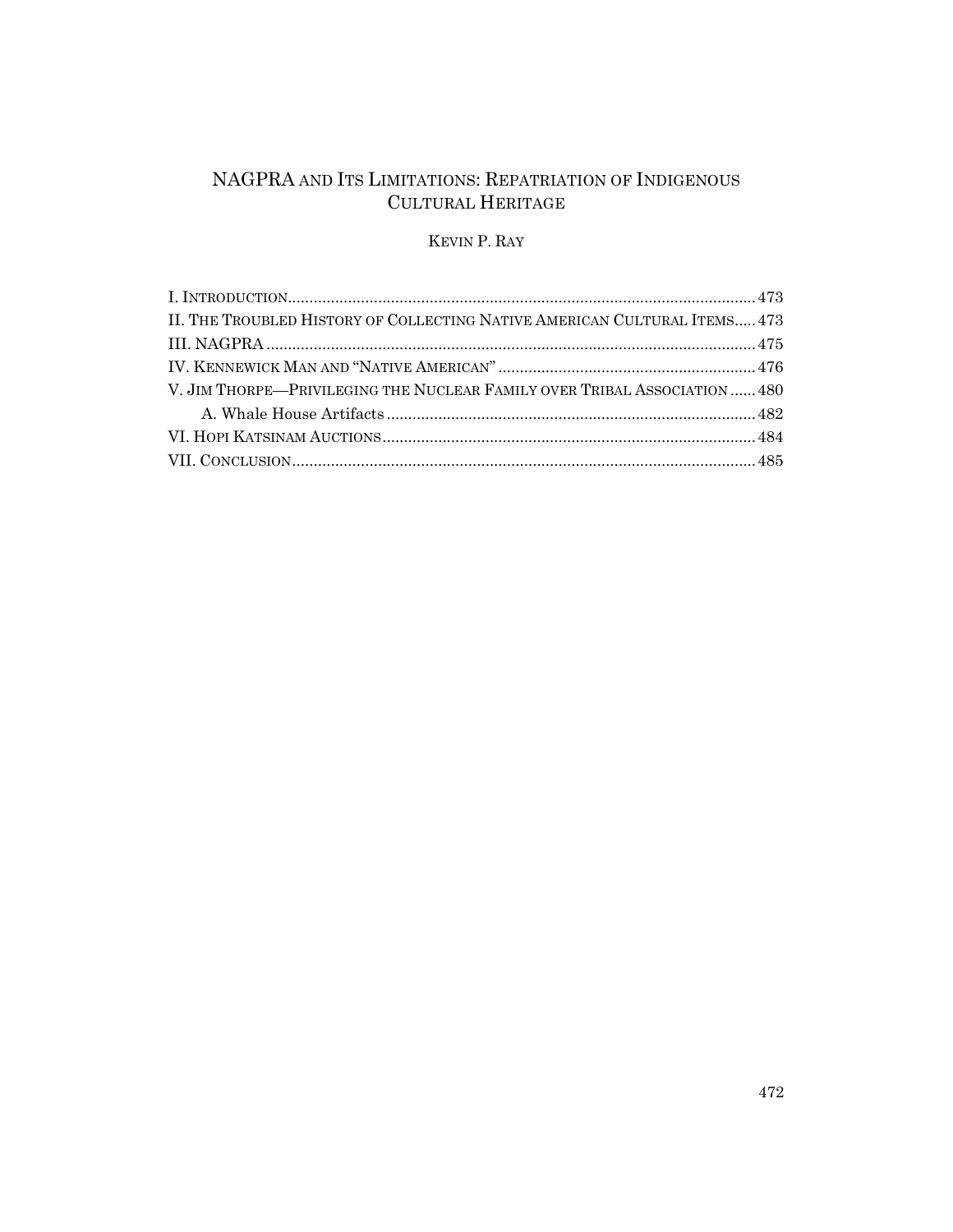l

## KEVIN P. RAY\*

#### I. INTRODUCTION

The restitution and repatriation processes of the Native American Graves Protection and Repatriation Act of 1990<sup>1</sup> ("NAGPRA") provide powerful, but imperfect tools for the protection of Native American cultural heritage. The challenges are both domestic and international. Recent French auction sales of Hopi, Zuni, and Navajo sacred objects highlight the limitations of the available legal tools. But NAGPRA's limitations do not only manifest in its lack of extraterritorial effect. In several notable instances, courts have shown a tendency to interpret NAGPRA restrictively, often with little understanding of Native American cultures.

## II. THE TROUBLED HISTORY OF COLLECTING NATIVE AMERICAN CULTURAL ITEMS

NAGPRA was enacted fundamentally as human rights legislation, intended to address and provide some redress for centuries of exploitation, displacement, and dispossession. Individual and institutional collecting of Native American cultural items, including, as NAGPRA recognizes, human remains, associated funerary objects, unassociated funerary objects, sacred objects, and cultural patrimony, has a long, troubled history. Collecting efforts were frequently driven by racist and colonialist ideological or political projects.

The House Report submitted in connection with NAGPRA summarized this history as follows:

Digging and removing the contents of Native American graves for reasons of profit or curiosity has been common practice. These activities were at their peak during the last century and the early part of this century.

<sup>\*</sup> © Kevin P. Ray 2016. Kevin Ray is Of Counsel in the Chicago office of Greenberg Traurig LLP. He focuses his practice in the areas of art and cultural heritage law and financial services (lending transactions and restructuring/insolvency matters). He represents and advises artists, art galleries, art collectors, museums and cultural institutions in a variety of transactions, including consignments, questions of title, provenance, and compliance with national and international law. He advises lenders and debtors on issues unique to art, antiquities and other cultural property in a variety of lending and commercial transactions. Prior to practicing law, Kevin was director of rare books, manuscripts and art collections at Washington University in St. Louis and taught at the Washington University School of Art. Kevin is the author of *Art and Cultural Property*  (forthcoming, American Bar Association Press, 2016), is a frequent speaker and writer on art and cultural heritage law issues, and is a frequent contributor to Greenberg Traurig's art and cultural property law blog, *Cultural Assets* [\(http://www.gtlaw-culturalassets.com/\)](http://www.gtlaw-culturalassets.com/)

<sup>1</sup> Native American Graves Protection and Repatriation Act of 1990, 25 U.S.C. §§ 3001-3013 (2012).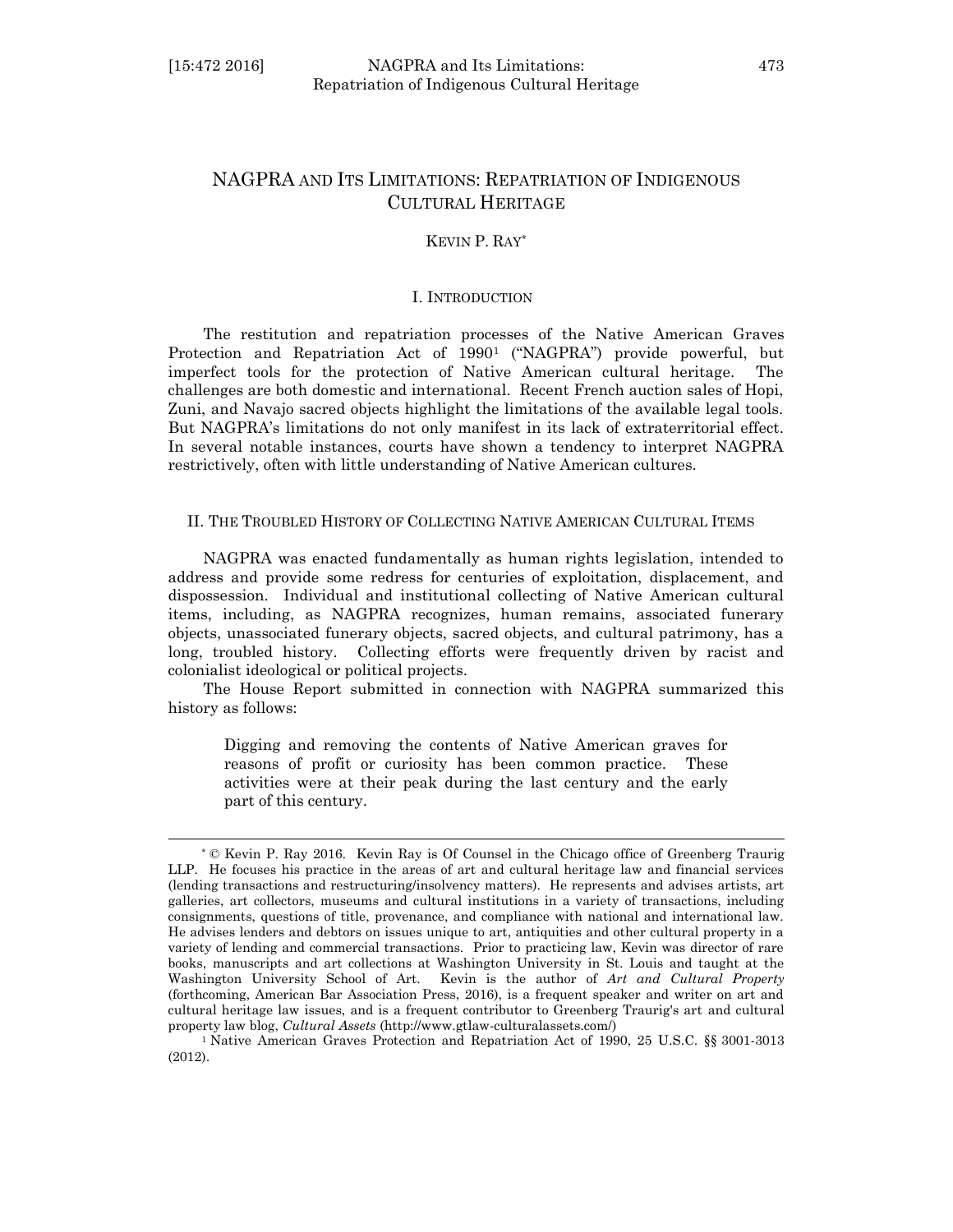In 1868, the Surgeon General issued an order to all Army field officers to send him Indian skeletons. This was done so that studies could be performed to determine whether the Indian was inferior to the white man due to the size of the Indian's cranium. This action, along with an attitude that accepted the desecration of countless Native American burial sites, resulted in hundreds of thousands [of] Native American human remains and funerary objects being sold or housed in museums and educational institutions around the [country].

For many years, Indian tribes have attempted to have the remains and funerary objects of their ancestors returned to them. This effort has touched off an often heated debate on the rights of the Indian versus the importance to museums of the retention of their collections and the scientific value of the items.<sup>2</sup>

Thomas Jefferson was perhaps the first to document the excavation of a Native American burial mound. In 1788, Jefferson opened a burial mound near Monticello, and of it wrote, "I conjectured that in this barrow might have been a thousand skeletons."3 The ideological framework for these excavations and studies denied any affiliation between the earliest inhabitants of the Americas and modern Native Americans, who were believed to be degraded and were considered inferior latecomers. As Patty Gerstenblith has written:

[t]he burial mounds and antiquities found on the American continent were not thought to be associated with the living Native Americans but rather the product of either a past civilization of the Old World or an extinct group of Indians who were clearly superior to the modern Indians.<sup>4</sup>

In the late 18th and early to mid-19th centuries, collecting of Native American culture focused primarily on human remains and burial objects. But "[i]n the post-Civil War years, the study of [the] Indian shifted in focus. In archaeology, rather than a search for Indian racial origins, the emphasis now was on early human inhabitation in the Americas and on museum collecting." <sup>5</sup> Many of the most prominent collecting institutions—including the Smithsonian Institution (1846), the Peabody Museum (Harvard) (1856), the American Museum of Natural History (1869), and the Field Museum (1893)—were founded in this period, and with them the disciplines of anthology and archaeology. In 1876, the Smithsonian's Bureau of American Ethnology sponsored the first large-scale collecting expedition to the pueblos of New Mexico and Arizona. It has been "commonplace for public agencies to

<sup>2</sup> H.R. REP. NO. 101-877 (1990), reprinted in 1990 U.S.C.C.A.N. 4367, 4367-68.

<sup>3</sup> THOMAS JEFFERSON, NOTES ON THE STATE OF VIRGINIA, 92-96 (Harper & Row, 1964).

<sup>4</sup> PATTY GERSTENBLITH, ART, CULTURAL HERITAGE, AND THE LAW, 871 (Carolina Academic Press, 3d ed. 2012).

<sup>5</sup> ROBERT E. BEIDER, A BRIEF HISTORICAL SURVEY OF THE EXPROPRIATION OF AMERICAN INDIAN REMAINS, 23 (1990). Typed Manuscript, April 1990, available from Native American Rights Fund[, http://www.narf.org/nill/documents/narf\\_bieder\\_remains.pdf.](http://www.narf.org/nill/documents/narf_bieder_remains.pdf)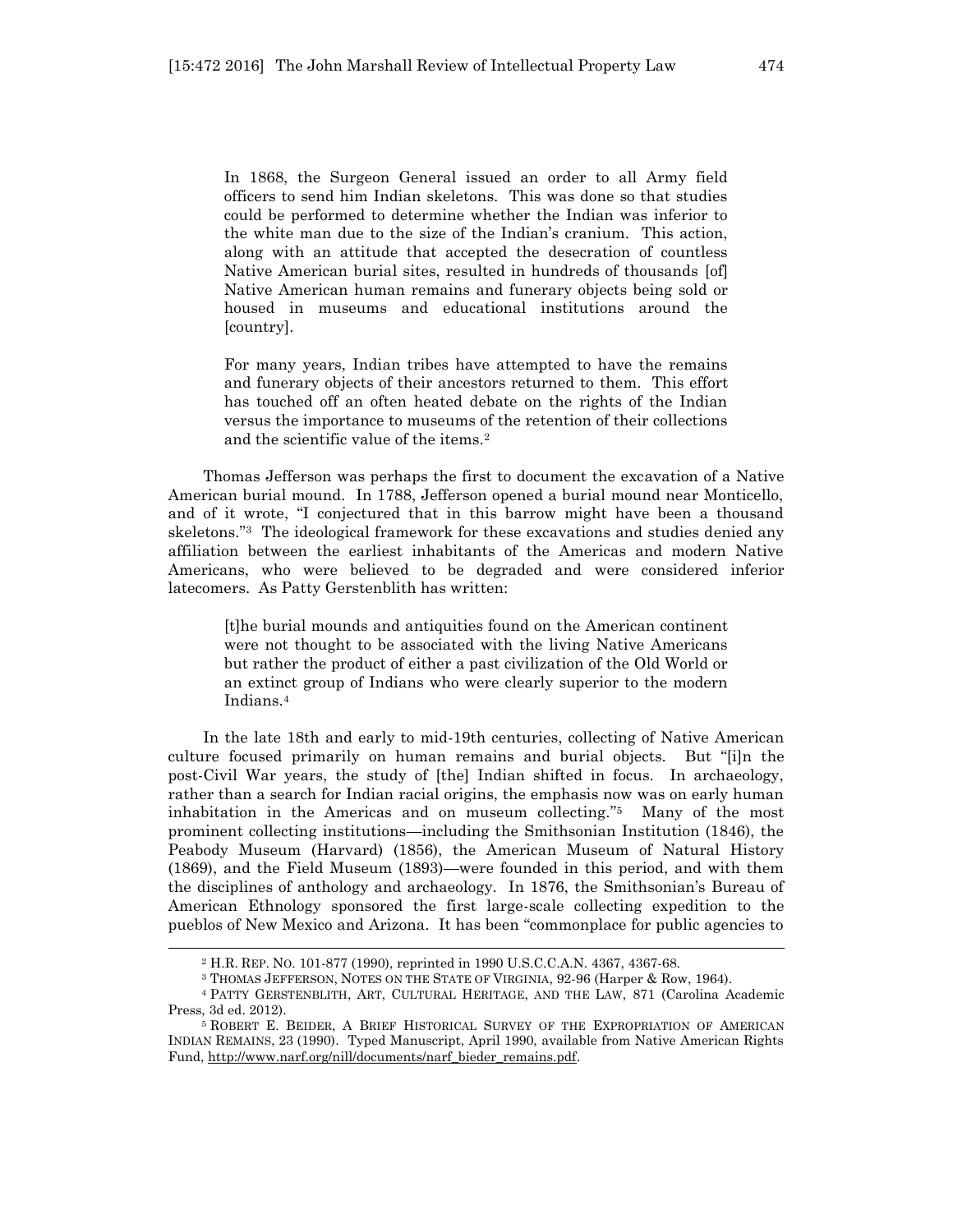treat Native American dead as archaeological resources, property, pathological material, data, specimens, or library books, but not as human beings."<sup>6</sup>

As Janet Berlo has observed, "[o]ur constructs of what comprises Indian art was largely molded by these institutions and their collecting policies."7 The leading figures of the period, sought out the "oldest" objects, which they interpreted as being the "most authentic." Consistent with the prevailing western expansionist belief in America's "manifest destiny," they regarded Native American cultures as vanishing, and sought to document and preserve them for science. The concept of the vanishing Indian shaped the collectors' focus.

"Most of the principal North American collections of Indian artifacts," according to Jonathan King:

were created between 1860 and 1930, in large museums in eastern and central North America. It is inevitable, therefore, that most of the standards by which traditionalism in Indian art is judged depend upon these collections for purposes of definition and comparison. The late nineteenth and early twentieth centuries, however, saw enormous upheavals in Indian North America . . . And ironically, this was the peak period of collecting. As a result, the most traumatic period in Native American history has provided the material basis for the definition of what is traditional and what is not. Basketry, bead costume, and carving from this time exist in such large quantities that they are used as a general, though unstated, yardstick by which the unconscious standards of traditionalism are set.<sup>8</sup>

The collecting of Native American cultural items was later reframed, from a chiefly ethnological concern to an artistic/aesthetic one. In 1941, the Museum of Modern Art mounted an influential exhibition, "Indian Art of the United States," which drew parallels between Native American art and Modern art.

## III. NAGPRA

In 1979, Congress was presented with the report of a study mandated by the American Religious Freedom Act, which identified the frequently illegitimate means by which many Native American objects had been obtained. The report stated that:

Museum records show that some sacred objects were sold by their original Native owner or owners. In many instances, however, the chain of title does not lead to the original owners. Some religious property left the original ownership during military confrontations, was included in the spoils of war and eventually fell to the control of

<sup>6</sup> Jack F. Trope and Walter R. Echo-Hawk, *The Native American Graves Protection and Repatriation Act: Background and Legislative History*, 24 ARIZ. ST. L.J. 35, 43 (1992).

<sup>7</sup> JANET C. BERLO, THE EARLY YEARS OF NATIVE AMERICAN ART HISTORY, 2 (University of British Columbia Press, 1992).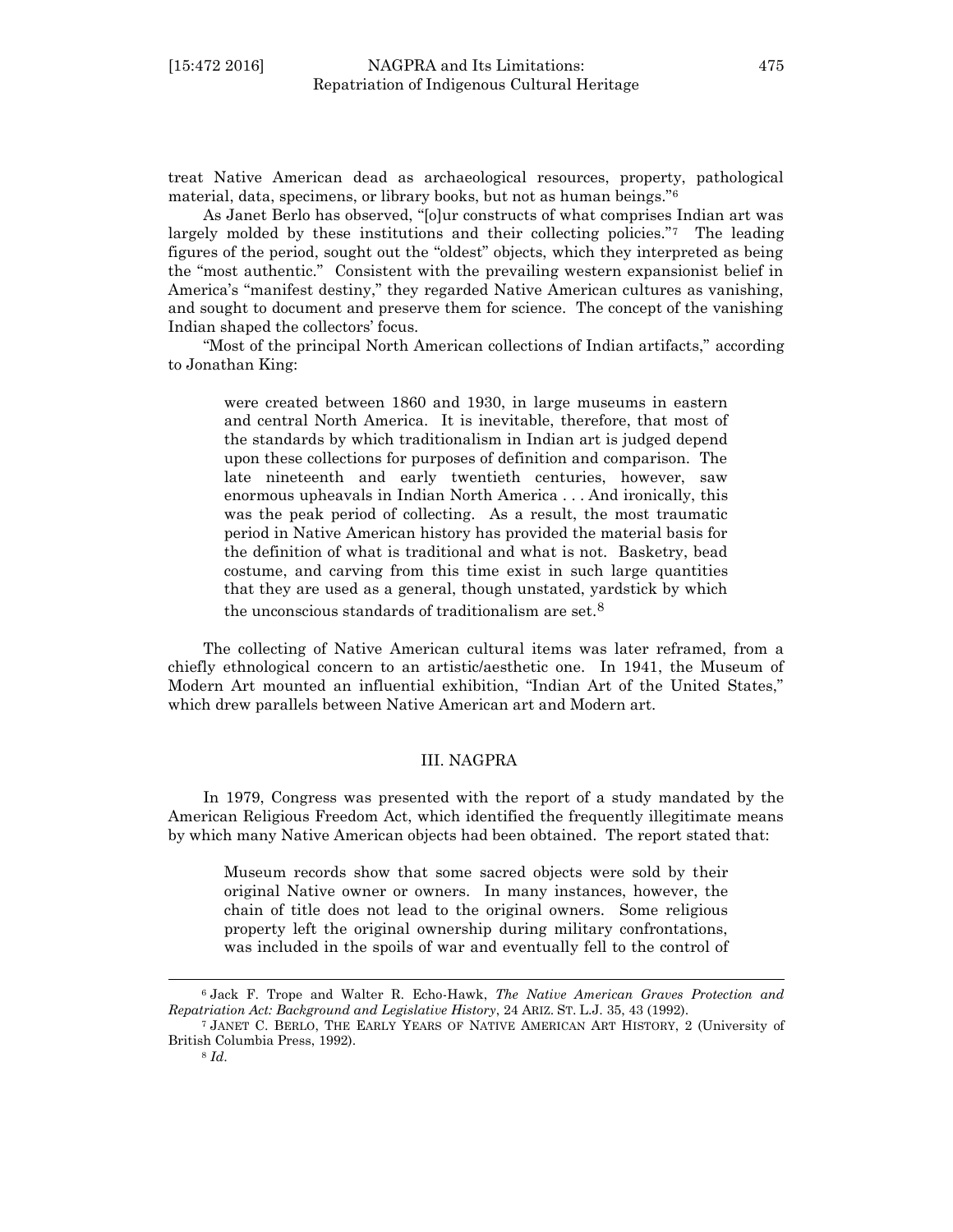museums. Also in times past, sacred objects were lost by Native owners as a result of less violent pressures exerted by federally-sponsored missionaries and Indian agents.

Most sacred objects were stolen from their original owners. In other cases, religious property was converted and sold by Native people who did not have ownership or title to the sacred object.

Today, in many parts of the country, it is common for 'pothunters' to enter Indian and public lands for the purpose of illegally expropriating sacred objects. Interstate trafficking in and exporting of such property flourishes, with some of these sacred objects eventually entering into the possession of museums.<sup>9</sup>

Soon thereafter, "a number of Northern Cheyenne leaders discovered that almost 18,500 human remains were warehoused in the Smithsonian Institution. This discovery served as a catalyst for a concerted national effort by Indian tribes and organizations to obtain legislation to repatriate human remains and cultural artifacts to Indian tribes and descendants of the deceased. Between 1986 and 1990, a number of bills were introduced in the 99th, 100th, and 101st Congresses to address this issue."10 NAGPRA was enacted in November 1990.

## IV. KENNEWICK MAN AND "NATIVE AMERICAN"

In 1996, several teens found a human skull and bones along the shore of the Columbia River outside Kennewick, Washington. Since the remains, subsequently referred to as "Kennewick Man," were discovered on federal land, they were sent to an anthropologist for analysis, consistent with the provisions of the Archaeological Resources Protection Act of 1979 ("ARPA"). ARPA provides for issuance of permits before archaeological resources are excavated and removed from federal lands, and preserved after excavation or removal.11 For purposes of ARPA, human skeletal remains are archaeological resources (and are therefore subject to ARPA's requirements) if they are (1) discovered on public land or Indian Lands,<sup>12</sup> (2) more than 100 years old,<sup>13</sup> and (3) "capable of providing scientific or humanistic understanding of past human behavior, cultural adaptation, and related topics

<sup>9</sup> Jack F. Trope and Walter R. Echo-Hawk, *The Native American Graves Protection and Repatriation Act: Background and Legislative History*, 24 ARIZ. ST. L.J. 35, 44 (1992) (quoting Secretary of the Interior Fed. Agencies Task Force, Am. Indian Religious Freedom Act Rep. 77, Aug. 1979). The report to Congress was required by § 2 of the American Indian Religious Freedom Act. 42 U.S.C. § 1996 (2012).

<sup>10</sup> *Id*. at 54-55.

<sup>11</sup> 16 U.S.C. § 470cc(b) (2006).

<sup>12</sup> 16 U.S.C. § 470aa(a)(1) (2006).

<sup>13</sup> 16 U.S.C. § 470bb(1) (2006).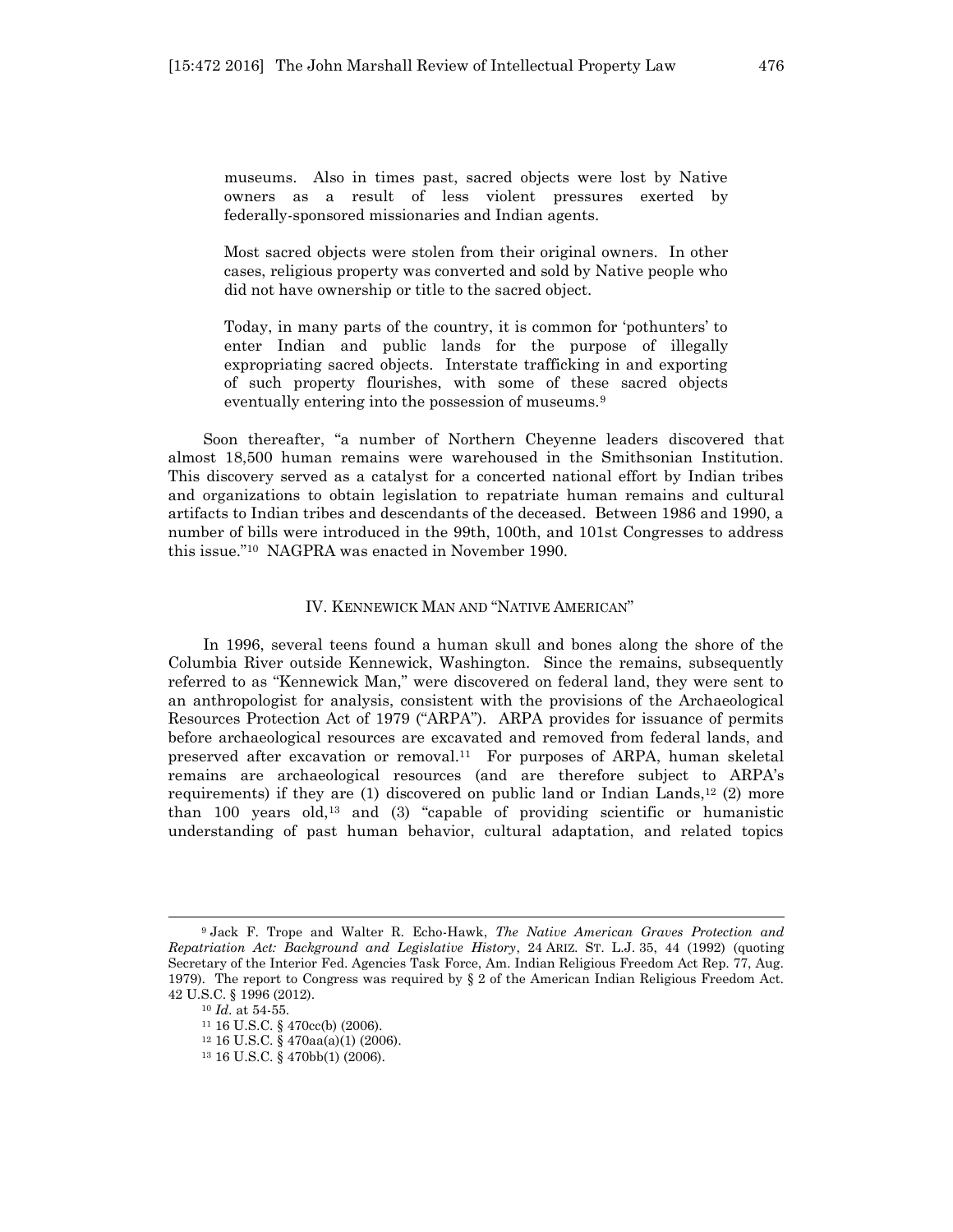through the application of scientific or scholarly techniques."<sup>14</sup> Kennewick Man was excavated pursuant to a permit issued under ARPA.<sup>15</sup>

Because of physical characteristics—the shape of the skull and facial bones scientists initially believed the remains were the remains of an early European settler. However, radiocarbon dating showed the remains to be ca. 9,000 years old.<sup>16</sup>

Five tribal groups from the area around the Columbia River opposed further scientific study of the remains and demanded, pursuant to NAGPRA, that the remains be turned over to the tribes for reburial. The U.S. Army Corps of Engineers, which controls the federal lands on which the remains were found, agreed with the tribes and seized the remains, intending to return them to the tribes for reburial.

A group of scientists, led by Robson Bonnichsen, then-Director of the Center for the Study of the First Americans at Oregon State University, requested that the U.S. Army Corps of Engineers postpone re-interment of Kennewick Man and allow qualified scientists to examine the remains. The scientists argued that:

Human skeletons this old are extremely rare in the Western Hemisphere, and most found to date have consisted of very fragmented remains. Here, by contrast, almost 90% of this man's bones were recovered in relatively good condition, making "Kennewick Man" . . . one of the most complete early Holocene human skeletons ever recovered in the Western Hemisphere.<sup>17</sup>

When the scientists did not receive a response to their request, they filed suit in the United States District Court for the District of Oregon for, among other things, a finding that Kennewick Man was not "Native American" within the meaning of NAGPRA, and therefore the repatriation requirements of NAGPRA did not apply. In 2002, the District Court held in favor of the scientists, determining that:

The physical features of the Kennewick Man appear to be dissimilar to all modern American Indians, including the Tribal Claimants. That does not preclude the possibility of a relationship between the two. However, absent a satisfactory explanation for those differences, it does make such a relationship less likely, and suggests that the Kennewick Man might have been part of a group that did not survive or whose remaining members were integrated into another group . . . NAGPRA was intended to reunite tribes with remains or cultural items whose affiliation was known, or could be reasonably ascertained. At best, we can only speculate as to the possible group affiliation of the Kennewick Man, whether his group even survived

<sup>14</sup> 30 C.F.R. § 251.1 (2016) (defining "archaeological interest").

<sup>15</sup> *See* Bonnichsen v. United States, 217 F. Supp.2d 1116, 1166 (D. Ore. 2002).

<sup>16</sup> For a description of the initial analysis, *see* James C. Chatters, *Kennewick Man*, SMITHSONIAN, https://www.mnh.si.edu/arctic/html/kennewick\_man.html.

<sup>17</sup> *Bonnichsen v. United States*, 217 F. Supp.2d at 1120-1121.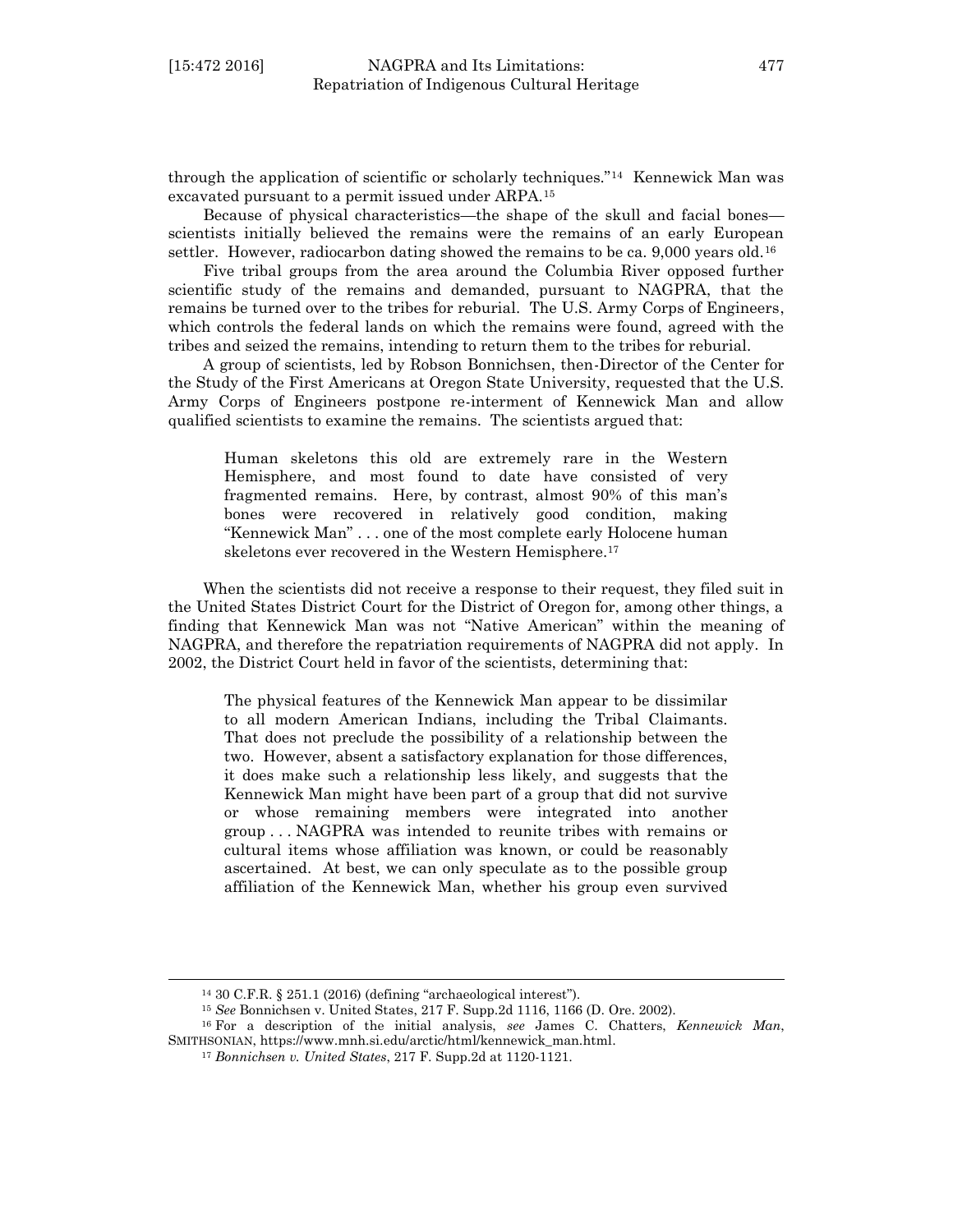for very long after his death, and whether that group is related to any of the Tribal Claimants.<sup>18</sup>

The U.S. Army Corps of Engineers and the Tribal Claimants appealed the decision, and in April 2004, the United States Court of Appeals for the Ninth Circuit issued its decision, affirming the District Court's decision. The Ninth Circuit read the plain language of NAGPRA—and particularly its definition of "Native American"—to require that discovered human remains have a relationship to a presenting existing tribe. The Court noted that:

NAGPRA vests "ownership or control" of newly discovered Native American human remains in the decedent's lineal descendants or, if lineal descendants cannot be ascertained, in a tribe "affiliated" with the remains, . . . NAGPRA mandates a two-part analysis. The first inquiry is whether human remains are Native American within the statute's meaning. If the remains are not Native American, then NAGPRA does not apply. However, if the remains are Native American, the NAGPRA applies, triggering the second inquiry of determining which persons or tribes are most closely affiliated with the remains. 19

The Court further observed:

NAGPRA defines human remains as "Native American" if the remains are "of, or relating to, a tribe, people, or culture that is indigenous to the United States." . . . The text of the relevant statutory clause is written in the present tense ("of, or relating to, a tribe, people, or culture that is indigenous"). Thus the statute unambiguously requires that human remains bear some relationship to a presently existing tribe, people, or culture to be considered Native American.<sup>20</sup>

The Ninth Circuit concluded:

because Kennewick Man's remains are so old and the information about his era so limited, the record does not permit the Secretary to conclude reasonably that Kennewick Man shares special and significant genetic or cultural features with presently existing indigenous tribes, people, or cultures. We thus hold that Kennewick Man's remains are not Native American human remains within the meaning of NAGPRA and that NAGPRA does not apply to them.

<sup>18</sup> *Id.* at 1146-1147.

<sup>19</sup> Bonnichsen v. United States, 367 F.3d 864, 875 (9th Cir. 2004).

<sup>20</sup> *Id*. citing 25 U.S.C. § 3001(9) (emphasis in original).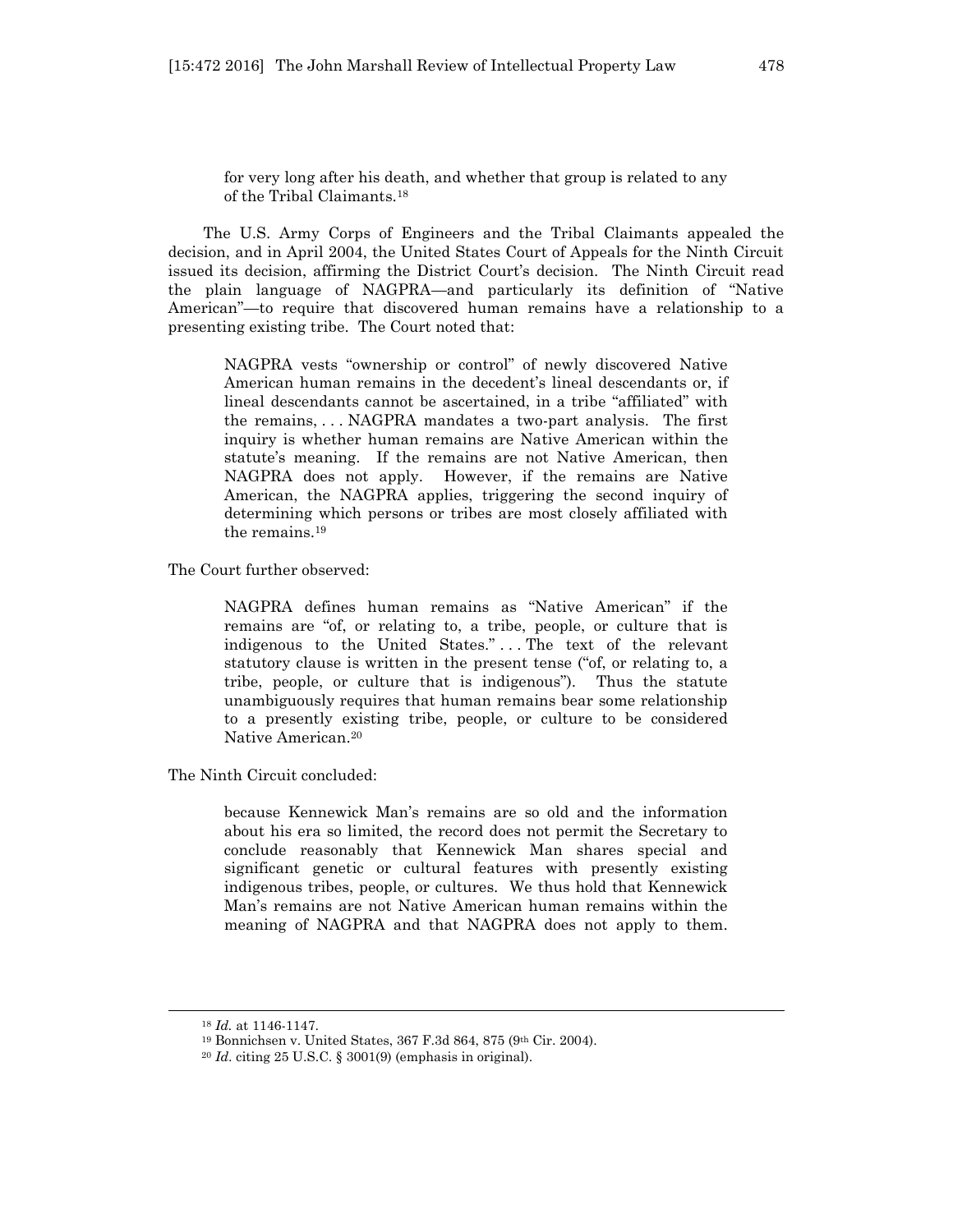Studies of the Kennewick Man's remains by Plaintiffs-scientists may proceed pursuant to ARPA.<sup>21</sup>

The Court contrasted the definition of "Native American" with the definition of "Native Hawaiian," which is "any individual who is a descendant of the aboriginal people who, prior to 1778, occupied and exercised sovereignty in the area that now constitutes the State of Hawaii." The Court reasoned that:

The "United States" is a political entity that dates back to 1789 . . . This term supports that Congress's use of the present tense ("that is indigenous") referred to tribes, peoples, and cultures that exist in modern times, not to those that may have existed thousands of years ago but who do not exist now. By contrast, when Congress chose to harken back to earlier times, it described a geographic location ("the area that now constitutes the State of Hawaii") rather than a political entity ("the United States").<sup>22</sup>

In 2007, Senators Byron L. Dorgan (D-N.D.) and John McCain (R-Ariz.) introduced The Native American Omnibus Technical Corrections Act of 2007, 23 which, among other things, would have revised NAGPRA's definition of "Native American." The revised definition would have read: "'Native American' means of, or relating to, a tribe, people, or culture that is *or was* indigenous to *any geographic area that is now located within the boundaries of* the United States" (additions italicized).

The bill, however, was never enacted, and NAGPRA's original definition of "Native American" remains as it was. However, nearly two decades after Kennewick Man's discovery, facts have outstripped the evidence available to the Ninth Circuit. In June 2015, Danish geneticist Dr. Eske Willerslev and his colleagues at the University of Copenhagen published in the scientific journal "Nature" the results of their genetic sequencing of Kennewick Man's genome, concluding that the remains are more closely related to modern Native Americans than to any other living population.<sup>24</sup> More particularly, genetic testing shows that Kennewick Man is most closely related to the Colville Tribe, one of the original Tribal Claimants. The Kennewick Man results further support Willersley's team's 2014 study of the sole existing Clovis skeleton. The Clovis people were early inhabitants of the Americas, 13,000 years ago. They are known chiefly from their distinctive tools, which are found across the continental United States. The only skeleton to be discovered to date in association with Clovis sites is a boy discovered at the Anzick Site in Montana in 1969, and is 12,600 years old. Willersley's study shows that Clovis people are also ancestors to contemporary Native Americans.<sup>25</sup> Willersley's study of

<sup>21</sup> *Id*. at 882.

<sup>22</sup> *Id*. at 878-879.

<sup>23</sup> S. 2087, 110th Cong. (2007-2008), *available at* https://www.congress.gov/bill/110thcongress/senate-bill/2087.

<sup>24</sup> Ewen Callaway, *Ancient American Genome Rekindle Legal Row*, NATURE (June 18, 2015), http://www.nature.com/news/ancient-american-genome-rekindles-legal-row-1.17797.

<sup>25</sup> *See, e.g.*, *America's Only Clovis Skeleton Had Its Genome Mapped*, UNIVERSITY OF COPENHAGEN (Feb. 12, 2014), http://news.ku.dk/all\_news/2014/02/americas-only-clovis-skeleton-had-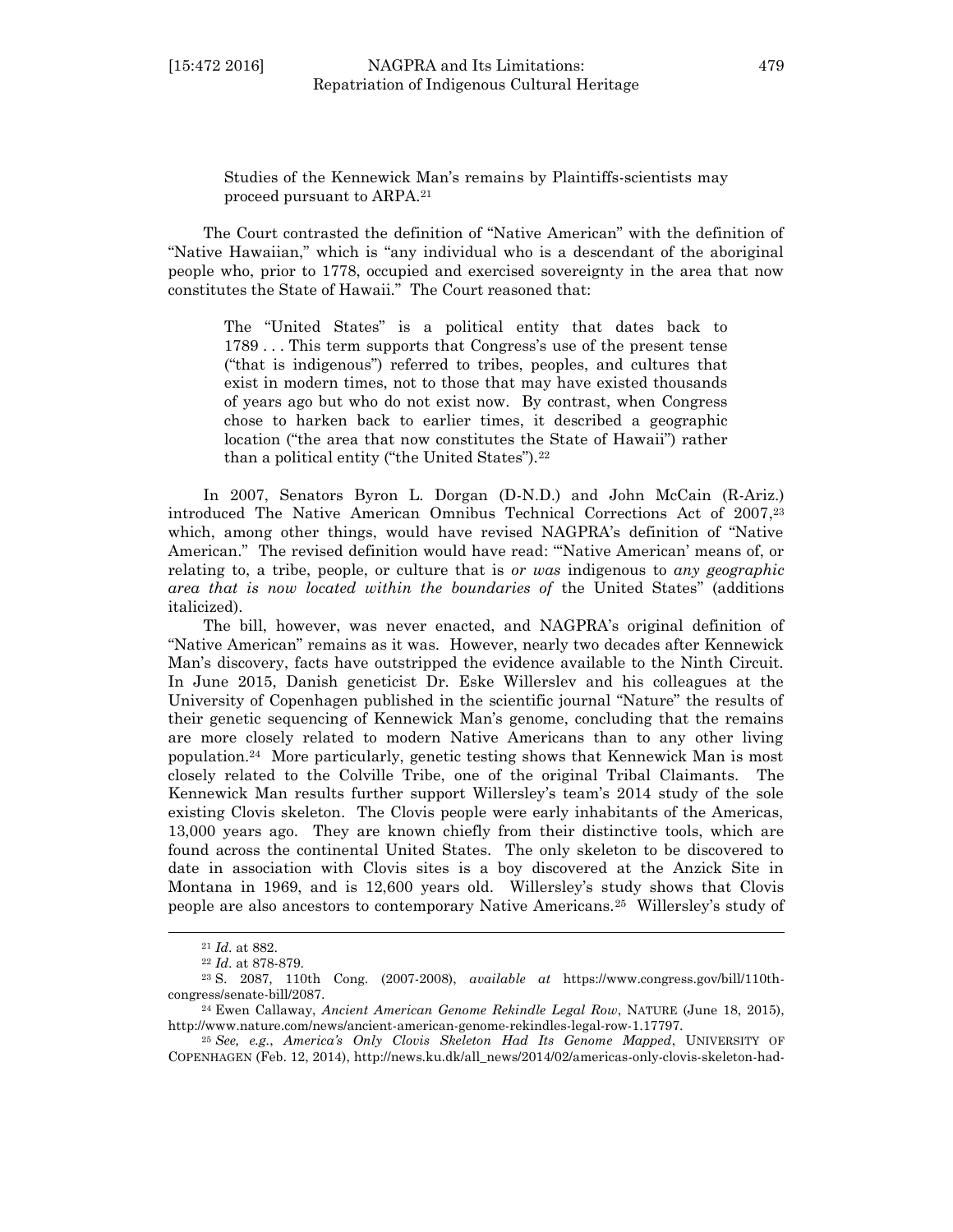the Anzick Clovis boy was undertaken in consultation with Native American tribes from the area around the Anzick Site, and, with the confirmation of affiliation that the study provides, the Anzick Clovis boy will be repatriated to the tribes for re-interment.

At the present time, the future of Kennewick Man is uncertain. He remains in the custodial care of the Burke Museum in Seattle, where he has been since 1999, under a curatorial services agreement with the U.S. Army Corps of Engineers.<sup>26</sup>

#### V. JIM THORPE—PRIVILEGING THE NUCLEAR FAMILY OVER TRIBAL ASSOCIATION

If, in the view of courts interpreting NAGPRA, Kennewick Man was too old for the statute to apply, the repatriation request made by the heirs of Olympian Jim Thorpe and by the Sac and Fox Nation proves to be too recent. Even though the appellate court acknowledged that the request fell within the plain language of the statute, it viewed the case as a dispute within a nuclear family only, erasing the complex relationship between individual, immediate family, and tribal association.

Jim Thorpe was of Sauk heritage, and an enrolled member of the Sac and Fox Nation of Oklahoma. When Thorpe died in 1953, Sac and Fox funeral and burial rites were commenced. However, those rites were interrupted when Thorpe's widow, Patricia, known as "Patsy," who was not Native American, insisted on removal of the body. In 1954, Patsy entered into an agreement with two towns in eastern Pennsylvania, for Thorpe's remains to be interred there, a memorial erected, and the combined towns renamed after Thorpe. The Sac and Fox Nation was not party to the agreement.

In 2010, Thorpe's surviving sons and the Sac and Fox Nation filed suit against the Borough of Jim Thorpe for the repatriation of Thorpe's remains to the Sac and Fox Nation under NAGPRA. The United States District Court for the Middle District of Pennsylvania held that NAGPRA applied to the claim for repatriation of Thorpe's remains, and that the Borough constituted a "museum" within the meaning of NAGPRA. The court noted that NAGPRA defines "museum" as "any institution or State or local government agency (including any institution of higher learning) that received Federal funds and has possession of, or control over, Native American cultural items." 27

The Court concluded that the Borough is a "museum" for purposes of NAGPRA because (1) it has possession or control of Thorpe's remains, (2) Thorpe was Native American, and (3) it receives Federal funds.28 In holding that NAGPRA applied, the District Court noted that:

its-genome-mapped/; *see also* Richard Harris, *Ancient DNA Ties Native Americans from Two Continents to Clovis* (Feb. 13, 2014, 3:03 AM ET), NPR, http://www.npr.org/2014/02/13/276021092/ancient-dna-ties-native-americans-from-two-continentsto-clovis.

<sup>26</sup> Kennewick Man, The Ancient One, BURKE MUSEUM (May 2, 2015), http://www.burkemuseum.org/kennewickman.

<sup>27</sup> Thorpe v. Borough of Jim Thorpe, Case No. 3:CV-10-1317, 2013 WL 1703572, \*8 (M.D. Pa. April 19, 2013) (quoting 25 U.S.C. § 3001(8) (2012)).

<sup>28</sup> *Id*. at 15.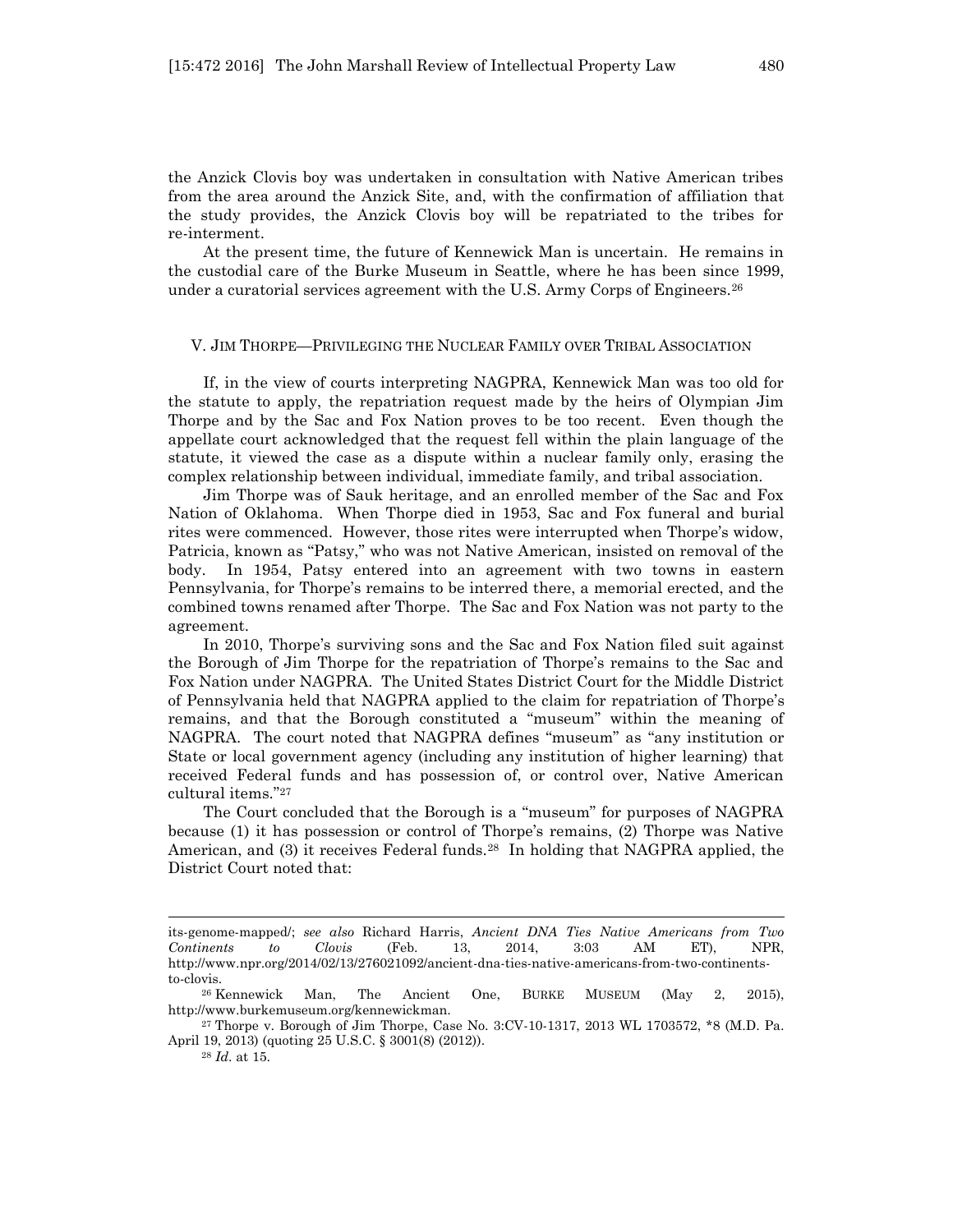Given that Jim Thorpe's widow made an agreement with the municipalities to inter his body there in exchange for them naming their jointure Jim Thorpe, the result here may seem at odds with our common notions of commercial or contract law. Congress, however, recognized larger and different concerns in such circumstances, namely, the sanctity of the Native American culture's treatment of the remains of those of Native American ancestry. It did so against a history of exploitation of Native American artifacts and remains for commercial purposes. The Native American Graves Protection and Repatriation Act recognizes the importance of compliance with Native American culture and tradition where dealing with the remains of one of Native American heritage, and this is a case which fits within the reach of this congressional purpose.<sup>29</sup>

In a decision that privileges the concept of the nuclear family over tribal association, the United States Court of Appeals for the Third Circuit reversed the District Court's decision, while acknowledging that applying NAGPRA as written would require affirming that decision. The Third Circuit concluded:

that Congress could not have intended the kind of patently absurd result that would follow from a court resolving a family dispute by applying NAGPRA to Thorp's burial in the Borough under the circumstances here . . . [W]e are confronted with the unusual situation in which literal application of NAGPRA 'will produce a result demonstrably at odds with the intentions of its drafters' . . . As stated in the House Report, '[t]he purpose of [NAGPRA] is to protect Native American burial sites and the removal of human remains.' H.R. Rep. (emphasis added). NAGPRA was intended as a shield against further injustices to Native Americans. It was not intended to be wielded as a sword to settle familial disputes within Native American families. Yet, that is what we would allow if we were to enforce NAGPRA's repatriation provisions as written here.<sup>30</sup>

The Thorpe heirs and the Sac and Fox Nation appealed the Third Circuit's decision, filing a petition for certiorari with the Supreme Court of the United States.31 On October 5, 2015, the Supreme Court denied the petition, allowing the Third Circuit's decision to stand. The National Congress of American Indians, Sen. Ben Nighthorse Campbell (R-Colo.), Rep. Tom Cole (R-Okla.), and former New Mexico Governor Bill Richardson had all supported the petition.<sup>32</sup>

<sup>29</sup> *Id.* at 18.

<sup>30</sup> Thorpe v. Borough of Jim Thorpe, 770 F.3d 255, 257-265 (3rd Cir. 2014).

<sup>31</sup> Sac and Fox Nation of Oklahoma v. Borough of Jim Thorpe, *Petition for a Writ of Certiorari*, 2015 WL 3486600 (No. 14-1419).

<sup>32</sup> Vidya Kauri, *Supreme Court Rejects Row Over Jim Thorpe's Remains*, LAW360 (Oct. 5, 2015), http://www.law360.com/articles/711167/supreme-court-rejects-row-over-jim-thorpe-s-remains.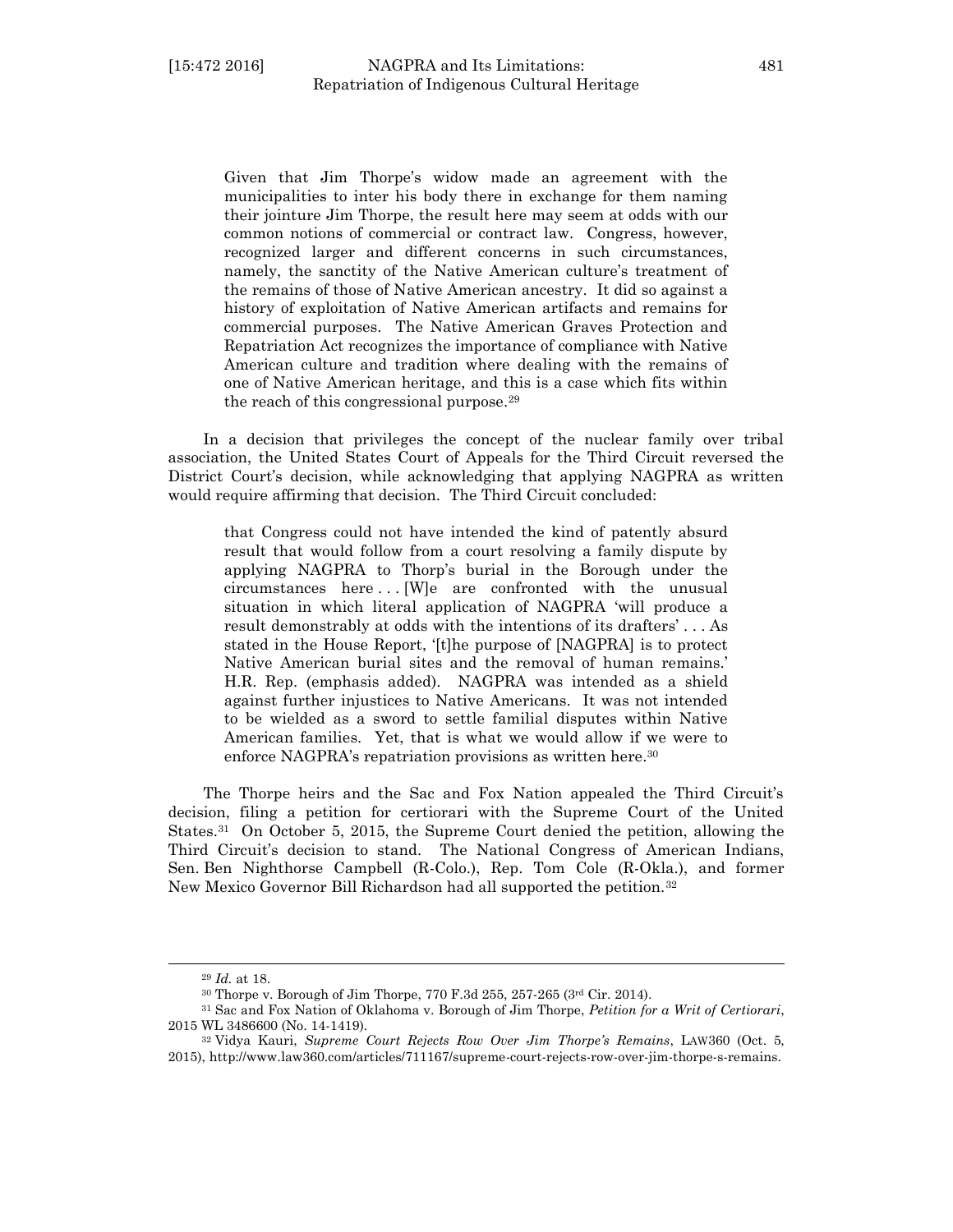#### *A. Whale House Artifacts*

Since NAGPRA does not reach Native American cultural items held by private individuals or entities, repatriation of such cultural items requires multiple methods of approach, both legal and non-legal. Typically, successful repatriation of Native American cultural items from private parties requires a combination of the canny use of publicity with legal and moral arguments. Where applicable, it is important to establish common tribal ownership or the non-alienability of cultural items. If a cultural item cannot be alienated, or requires the authorization of the tribe or tribal authorities before being alienated, then removal or sale of such items is wrongful and return justified. However, given the complex history of collecting and removal of Native American cultural items, establishing individual or tribal ownership is often difficult.

The removal and ultimate return of the Klukwan Whale House artifacts exemplifies this challenge. The artifacts, consisting of four intricately-carved and ornamented house posts and a rain screen, were created around 1820 in the Alaskan Chilkat Indian Village of Klukwan. The Thlingit leader Xetsuwu resolved to build a new house (Whale House) to unify existing house groups of the Ganexteidi Clan. He commissioned the house posts, which represent the four groups that were brought together to form the new Whale House. Together with the rain screen, the house posts, tell stories of the clan. The artifacts and the Whale House itself were created and dedicated in the traditional manner. The Ganexteidi hired another clan, the Eagles, to construct the original house. The Eagles were then repaid in a traditional 'payback party,' and the property was brought out in a potlatch and dedicated as clan property.<sup>33</sup>

The Whale House artifacts have long been identified as the finest examples of Native American art in Alaska, and collectors and museums have sought to acquire them. The University of Pennsylvania Museum of Archaeology and Anthropology offered to purchase the artifacts in 1922, but the tribe refused to sell.<sup>34</sup> In the mid-1970s, the Arizona art dealer Michael Johnson twice attempted to acquire the artifacts. Tribal concern over those attempts resulted in the Chilkat Indian Village Council, the governing body of the Village under the Village's IRA-authorized constitution, enacting an ordinance prohibiting the removal of artifacts from Klukwan in 1976. That ordinance provided:

No person shall enter on to the property of the Chilkat Indian Village for the purpose of buying, trading for, soliciting the purchase of, or otherwise seeking to arrange the removal of artifacts, clan crests, or other traditional Indian art work owned or held by members of the Chilkat Indian Village or kept within the boundaries of the real property owned by the Chilkat Indian Village, without first requesting and obtaining permission to do so from the Chilkat Indian Village Council.

<sup>33</sup> Chilkat Indian Village, IRA v. Johnson, No. 90-01, \*17-18 (Chilkat Tr. Ct., Nov. 3, 1993), available at http://www.ankn.uaf.edu/curriculum/tlingit/chilkatindianvillage/. <sup>34</sup> *Id*. at 18.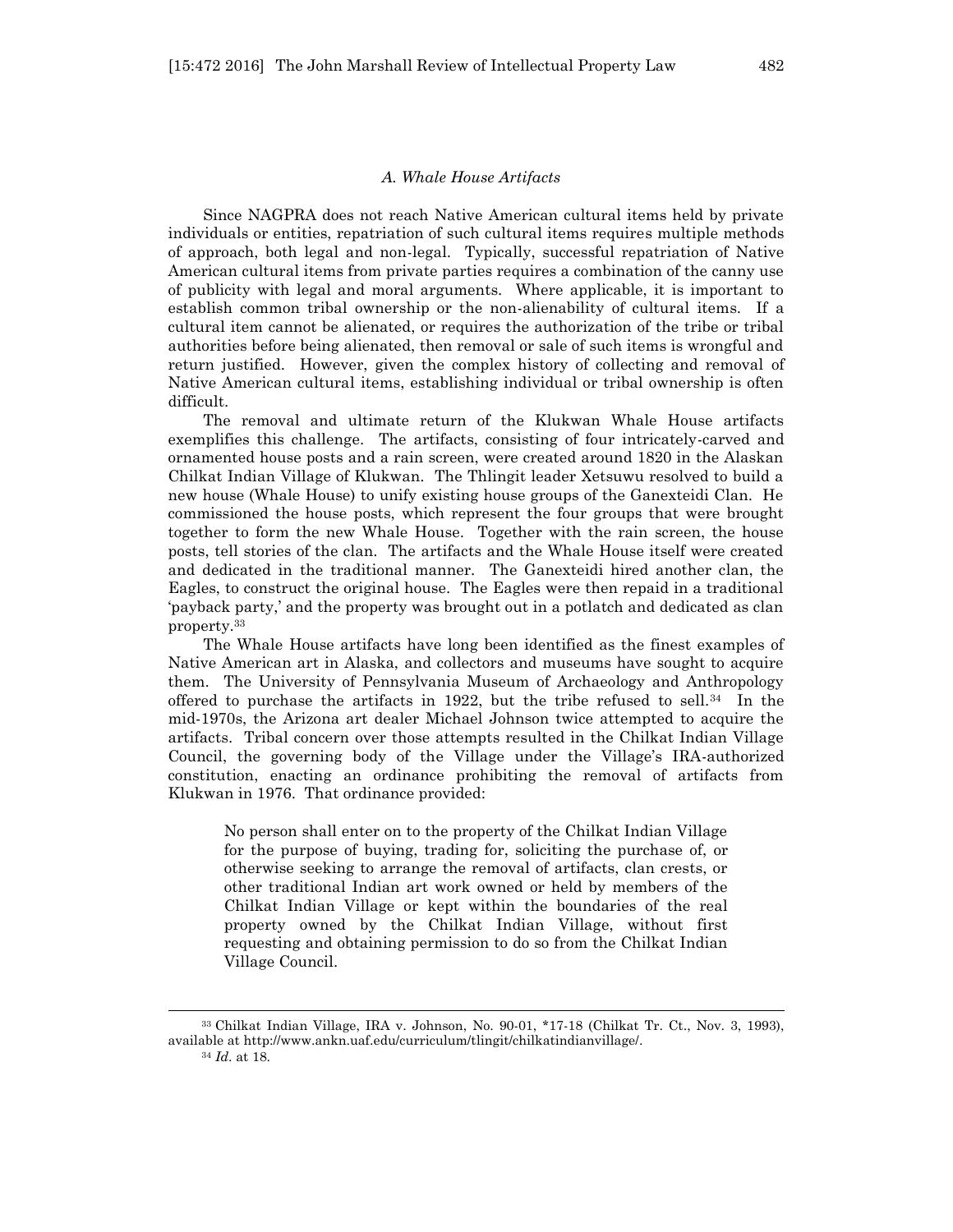No traditional Indian artifacts, clan crests, or other Indian art works of any kind may be removed from the Chilkat Indian Village without the prior notification of and approval by, the Chilkat Indian Village Council. Chilkat Indian Village Council Ordinance of May 12, 1976. 35

On April 22, 1984, several defendants removed the four posts and the rain screen from Klukwan and delivered them to defendant Michael Johnson, an Arizona art dealer. When the Village discovered that the artifacts had been removed, it notified authorities of the State of Alaska. The State began a criminal investigation, located the artifacts in a warehouse in Seattle, Washington, and took custody of the artifacts.<sup>36</sup>

The Village filed suit against Johnson and several tribe members who had assisted him in the United States District Court for the District of Oregon, seeking to enforce the ordinance. The District Court held that enforcement of tribal law against tribe members did not give rise to federal jurisdiction, although enforcement against Johnson, a non-tribe-member, did. It noted that:

The court agrees with the plaintiff in that the power to pass the ordinance that is in dispute in this case was part of the retained, inherent power of the Chilkat Indian Village. In addition, it would appear that under its constitutional power, Chilkat Indian Village had the power to prevent the sale or disposition of any assets of the Village without the consent of the Council. The court further agrees that alleged acquisition by a non-Indian of the artifacts in question would constitute conduct that would have some direct effect on the welfare of the tribe. Slip op. at  $13-14$  (Oct. 9, 1990).<sup>37</sup>

The District Court "submitted all issues pending in the case, including challenges to tribal jurisdiction as well as the merits of the tribe's claims that Johnson and his corporation violated the tribal ordinance" to the Chilkat Indian Village Tribal Court.<sup>38</sup>

As a preliminary matter, the Tribal Court noted that "[t]he law applicable in this tribal court action is tribal law, which is comprised of both written and unwritten, custom law of the village."39 After hearing testimony, the Tribal Court found that the Whale House artifacts were

"clan trust property," which great spiritual significance to the Ganexteidi Clan, which has primary custodial rights over them . . . [P]roperty is confirmed as being clan trust property . . . [by] presenting it in a ceremony in which members of the opposite "tribe" (i.e., in this case members of clans of the Eagle moiety) are invited,

l

<sup>38</sup> *Id*.

<sup>39</sup> *Id*. at \*4.

<sup>35</sup> Chilkat Indian Village v. Johnson, 870 F.2d 1469, 1471 (9th Cir. 1989) (quoting Chilkat Indian Village Council Ordinance (May 12, 1976)).

<sup>36</sup> *Id*.

<sup>37</sup>*Chilkat Indian Village, IRA v. Johnson*, No. 90-01, at \*3, *available at* http://www.ankn.uaf.edu/curriculum/tlingit/chilkatindianvillage/.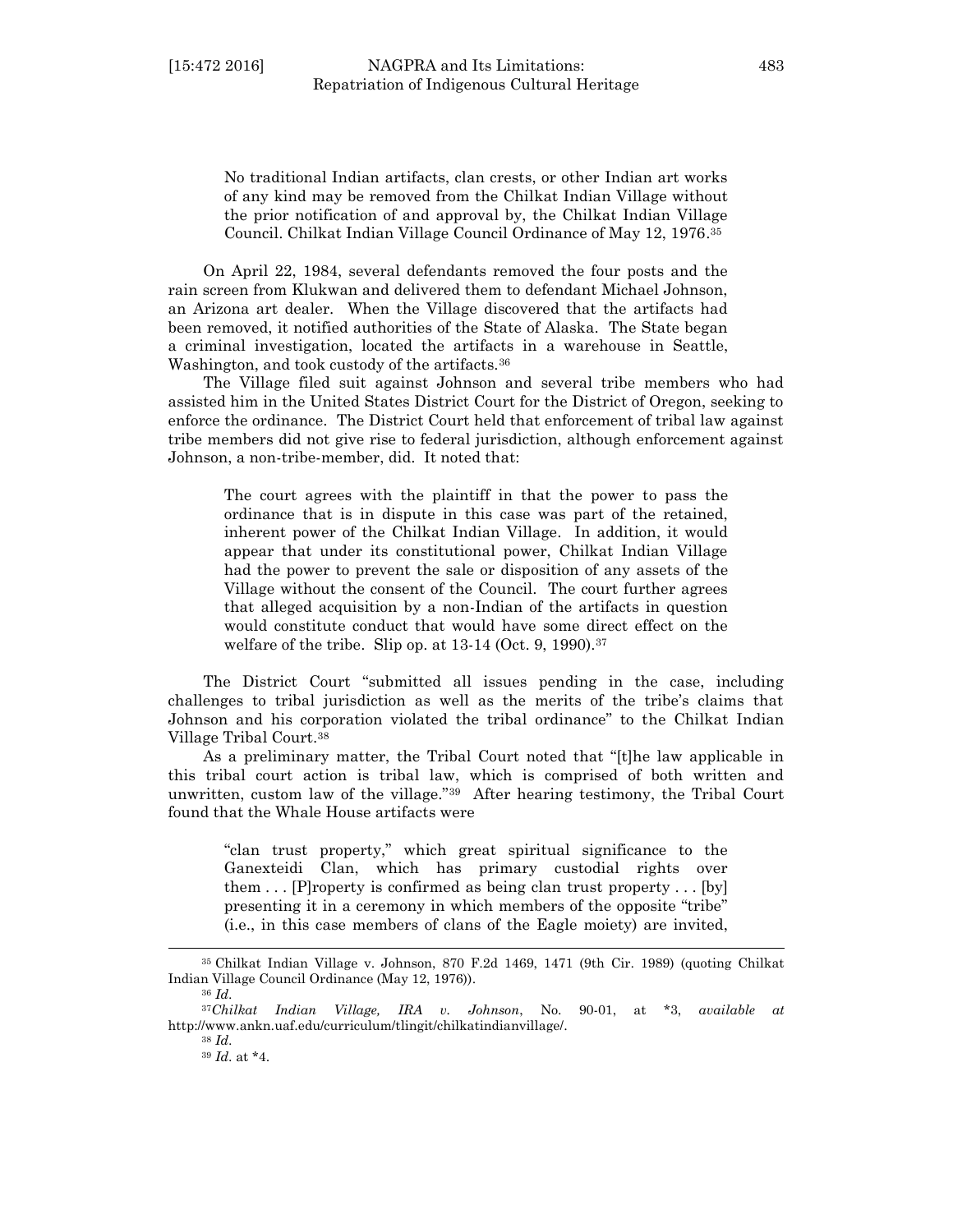which completes the confirmation of the clan trust status of property such as the Whale House artifacts, which . . . were subject to this process . . . Under Tlingit law, such objects cannot be sold, unless for some reason (such as restitution for a crime) the entire clan decides to do so.<sup>40</sup>

Because the artifacts were clan trust property and could not be removed without authorization from the Chilkat Indian Village Council, the court held that the removal was illegal, and ordered that the artifacts be returned to Klukwan.

## VI. HOPI KATSINAM AUCTIONS

In recent years several Parisian auctions of Native American sacred objects<sup>41</sup> have highlighted the challenges for repatriation claims against private parties, particularly in cross-border contexts. As with the Whale House artifacts, the Katsinam auctions were by private parties, complicated by the cross-border aspect. NAGPRA could not apply. The tribal claimants sought to halt the auctions, or at least postpone them to allow time for a more complete investigation of the circumstances of the Katsinams' ownership. Their efforts were hampered by the auction house's refusal to disclose the name of the consignor and the presumption under French law that the owner of a good is acting in good faith absent evidence to the contrary. The tribal claimants brought international public opinion to bear, and attempted to engage the United States and French governments to convince the auction house to negotiate with the tribes.

LeRoy N. Shinoitewa, Chairman, Hopi Tribe, wrote to the auction house, setting out the tribe's concerns and requesting postponement of the auction:

These Katsinam, or friends, as the Hopi call them, represent the spirit of deceased ancestors, animals, natural features and events, and various deities. They are used by Hopis in connection with prayers and ceremonies in which Hopi religious leaders perform their trust obligation to protect the world . . . At this stage in the Hopi investigation—which is nowhere near complete—potential buyers at your auction must be informed that the Hopi Tribe suspects that the items you are offering for sale are stolen religious patrimony and may not be purchased or transferred without violating United States, international and French norms. At a minimum potential purchasers need to understand that, in purchasing these objects, they run the risk of participating in illegality.<sup>42</sup>

<sup>40</sup> *Id*. at \*7-13.

<sup>41</sup> Neret-Minet Tessier & Sarrou, Drouot Richelieu, Katsinam sale catalog (April 12, 2013), *available at* http://keridouglas.files.wordpress.com/2013/04/neretminet-12042013-bd.pdf.

<sup>42</sup> Letter from Chairman of Hopi Tribe, LeRoy N. Shingoitewa, to Gilles Neret-Minet, April 4, 2013.